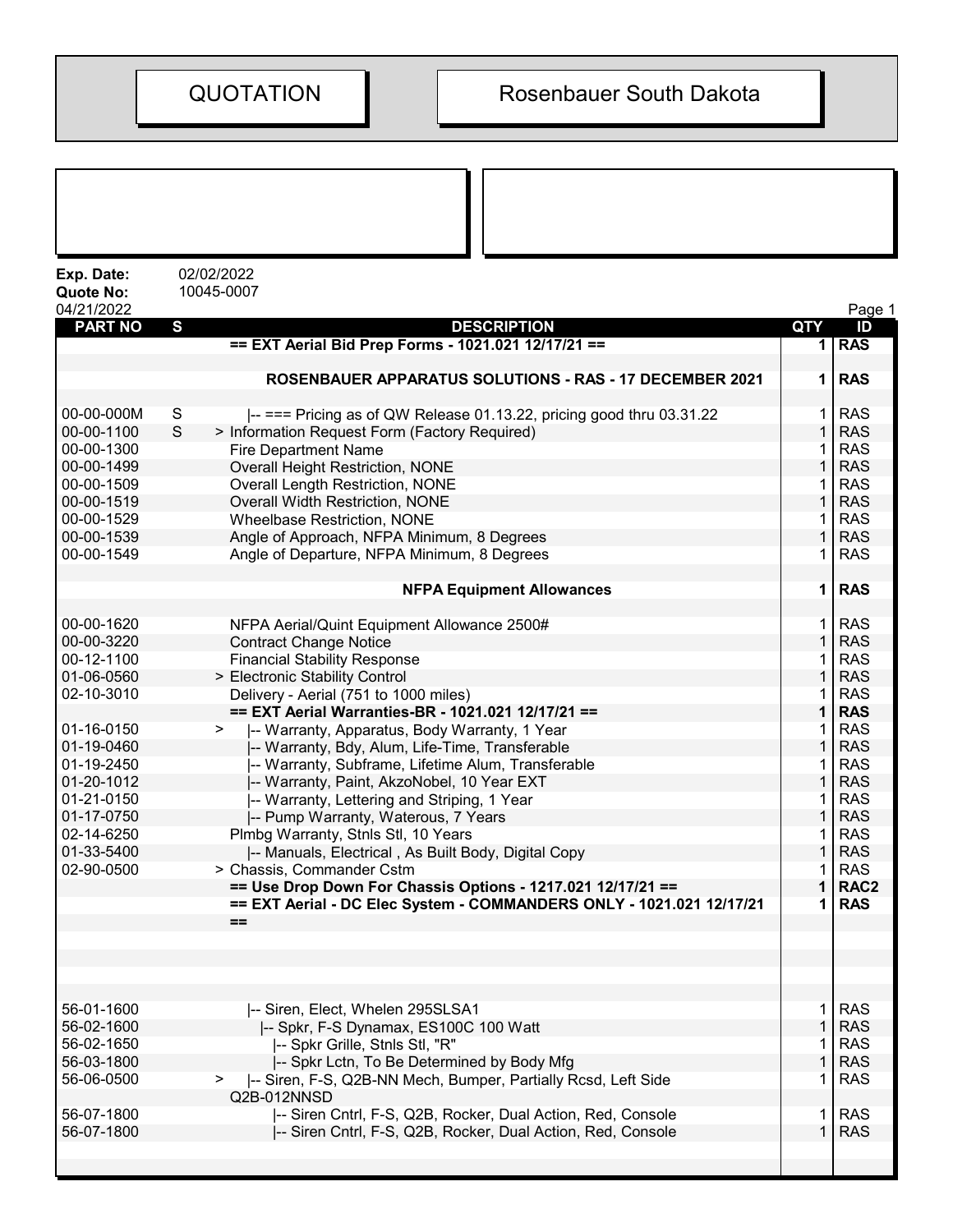| 04/21/2022          |                                                                               |                | Page 2     |
|---------------------|-------------------------------------------------------------------------------|----------------|------------|
| <b>PART NO</b><br>S | <b>DESCRIPTION</b>                                                            | QTY            | ID         |
|                     |                                                                               |                |            |
|                     |                                                                               |                |            |
|                     |                                                                               |                |            |
| 57-02-4600          | -- Lt Bar, Whelen, Freedom IV, F4NMINI, LED, 21.5" (Pair)<br>>                | 1.             | <b>RAS</b> |
| 57-10-0600          | -- Lightbar Cntrl, with Master Warning Switch                                 | $\mathbf{1}$   | <b>RAS</b> |
|                     |                                                                               |                |            |
|                     |                                                                               |                |            |
| 58-71-1800          | -- Wrn Lts, Whelen, Upper Rr (2) RB6T Rotary                                  | 1.             | <b>RAS</b> |
| 57-20-8000          | -- Wrn Lt, Drvr, Whelen, RB6T Rotator Red Color Lens, Ea                      | $\mathbf{1}$   | <b>RAS</b> |
| 57-20-8001          | I-- Wrn Lt, Offcr, Whelen, RB6T Rotator Red Color Lens, Ea                    |                | <b>RAS</b> |
| 58-74-5100          |                                                                               | 1.             | <b>RAS</b> |
|                     | -- Stanchions, Rr Wrn Lt, Cast Alum                                           |                |            |
|                     |                                                                               |                |            |
|                     |                                                                               |                |            |
| 58-03-6199          | -- Turn Signals, Upper Wing Position, Chassis Supplied                        | $\mathbf 1$    | <b>RAS</b> |
| 58-03-7300          | -- Wrn Lts, Whelen, Inbrd Warn Lt, (2) M6 LED                                 | $\mathbf{1}$   | <b>RAS</b> |
| 57-20-1200          | -- Wrn Lt, Drvr, Whelen, M6, Red LED, Color Lens, Ea                          | 1.             | <b>RAS</b> |
| 57-20-1201          | -- Wrn Lt, Offcr, Whelen, M6, Red LED, Color Lens, Ea                         | $\mathbf{1}$   | <b>RAS</b> |
| 58-01-2140          | -- Flange, Chrome, Wrn Lt, Whln, M6, Ea                                       | $\overline{2}$ | <b>RAS</b> |
| 58-03-7400          | I-- Wrn Lts, Whelen, Outboard Warn Lt Frnt, (2) M6 LED<br>$\geq$              | $\mathbf{1}$   | <b>RAS</b> |
|                     |                                                                               |                |            |
| 57-20-1200          | -- Wrn Lt, Drvr, Whelen, M6, Red LED, Color Lens, Ea                          | 1              | <b>RAS</b> |
| 57-20-1201          | -- Wrn Lt, Offcr, Whelen, M6, Red LED, Color Lens, Ea                         | $\mathbf{1}$   | <b>RAS</b> |
| 58-01-2140          | -- Flange, Chrome, Wrn Lt, Whln, M6, Ea                                       | $\overline{2}$ | <b>RAS</b> |
| 58-09-2000          | -- Wrn Lts, Whelen, Intrsct (2) M6 LED                                        | $\mathbf{1}$   | <b>RAS</b> |
| 57-20-1200          | -- Wrn Lt, Drvr, Whelen, M6, Red LED, Color Lens, Ea                          | 1.             | <b>RAS</b> |
| 57-20-1201          | -- Wrn Lt, Offcr, Whelen, M6, Red LED, Color Lens, Ea                         | $\mathbf{1}$   | <b>RAS</b> |
| 58-01-2140          | -- Flange, Chrome, Wrn Lt, Whln, M6, Ea                                       | $\overline{2}$ | <b>RAS</b> |
| 58-26-2000          | -- Wrn Lts, Whelen, Low Mid Bdy (2) M6 LED                                    | $\overline{2}$ | <b>RAS</b> |
|                     |                                                                               | $\overline{2}$ | <b>RAS</b> |
| 57-20-1200          | -- Wrn Lt, Drvr, Whelen, M6, Red LED, Color Lens, Ea                          |                |            |
| 57-20-1201          | -- Wrn Lt, Offcr, Whelen, M6, Red LED, Color Lens, Ea                         | $\overline{2}$ | <b>RAS</b> |
| 58-01-2140          | -- Flange, Chrome, Wrn Lt, Whln, M6, Ea                                       | 4              | <b>RAS</b> |
| 58-36-2000          | -- Wrn Lts, Whelen, Low Rr Side (2) M6 LED                                    | $\mathbf{1}$   | <b>RAS</b> |
| 57-20-1200          | -- Wrn Lt, Drvr, Whelen, M6, Red LED, Color Lens, Ea                          | 1.             | <b>RAS</b> |
| 57-20-1201          | -- Wrn Lt, Offcr, Whelen, M6, Red LED, Color Lens, Ea                         | $\mathbf{1}$   | <b>RAS</b> |
| 58-01-2140          | -- Flange, Chrome, Wrn Lt, Whln, M6, Ea                                       | $\overline{2}$ | <b>RAS</b> |
| 58-81-2000          | -- Wrn Lts, Whelen, Low Rr (2) M6 LED                                         | $\mathbf{1}$   | <b>RAS</b> |
| 57-20-1200          |                                                                               | 1              | <b>RAS</b> |
|                     | -- Wrn Lt, Drvr, Whelen, M6, Red LED, Color Lens, Ea                          |                |            |
| 57-20-1201          | -- Wrn Lt, Offcr, Whelen, M6, Red LED, Color Lens, Ea                         | $\mathbf 1$    | <b>RAS</b> |
|                     |                                                                               |                |            |
|                     |                                                                               |                |            |
| 50-08-1000          | > Elecal, Base, Multi-Plex, Weldon V-MUX Body                                 | $\mathbf 1$    | <b>RAS</b> |
|                     |                                                                               |                |            |
|                     |                                                                               |                |            |
| 55-11-1100          | -- Dr Open/Hazard Wrn Lt, w/Chassis<br>>                                      | 1.             | <b>RAS</b> |
| 55-13-1060          |                                                                               | 1              | <b>RAS</b> |
|                     | I-- V-MUX Dr Open, Isolation, Body Main Cmpt Doors, On Vista Screen<br>$\geq$ |                |            |
|                     |                                                                               |                |            |
|                     |                                                                               |                |            |
| 50-12-1092          | > Swtch Panel, Multiplex, Chassis Supplied                                    | $\mathbf{1}$   | <b>RAS</b> |
|                     |                                                                               |                |            |
|                     |                                                                               |                |            |
| 50-15-1100          | Batteries, With Supl'd Chs                                                    | 1.             | <b>RAS</b> |
| 50-15-3100          | Battery Swtch, Mstr Disconnect, Chs Sppld                                     | 1              | <b>RAS</b> |
|                     |                                                                               |                |            |
|                     |                                                                               |                |            |
|                     |                                                                               |                |            |
| 50-41-6100          | > Air Horns (2) 24" Round Grover Stutter Tone                                 | 1.             | <b>RAS</b> |
| 50-41-8140          | Air Horn Location (2) Recess Mounted, Outboard, 1 Ea Side                     | $\mathbf{1}$   | <b>RAS</b> |
| 50-43-1000          | Air Horn Cntrls                                                               | 1              | <b>RAS</b> |
| 50-43-2500          | -- Air Horn Cntrl, Dual Lanyard Pull Cord                                     | 1              | <b>RAS</b> |
| 50-43-2200          | -- Air Horn Cntrl, Officer, Sgle Ft Swtch<br>>                                | 1              | <b>RAS</b> |
|                     |                                                                               |                |            |
|                     |                                                                               |                |            |
|                     |                                                                               |                |            |
|                     |                                                                               |                |            |
|                     |                                                                               |                |            |
|                     |                                                                               |                |            |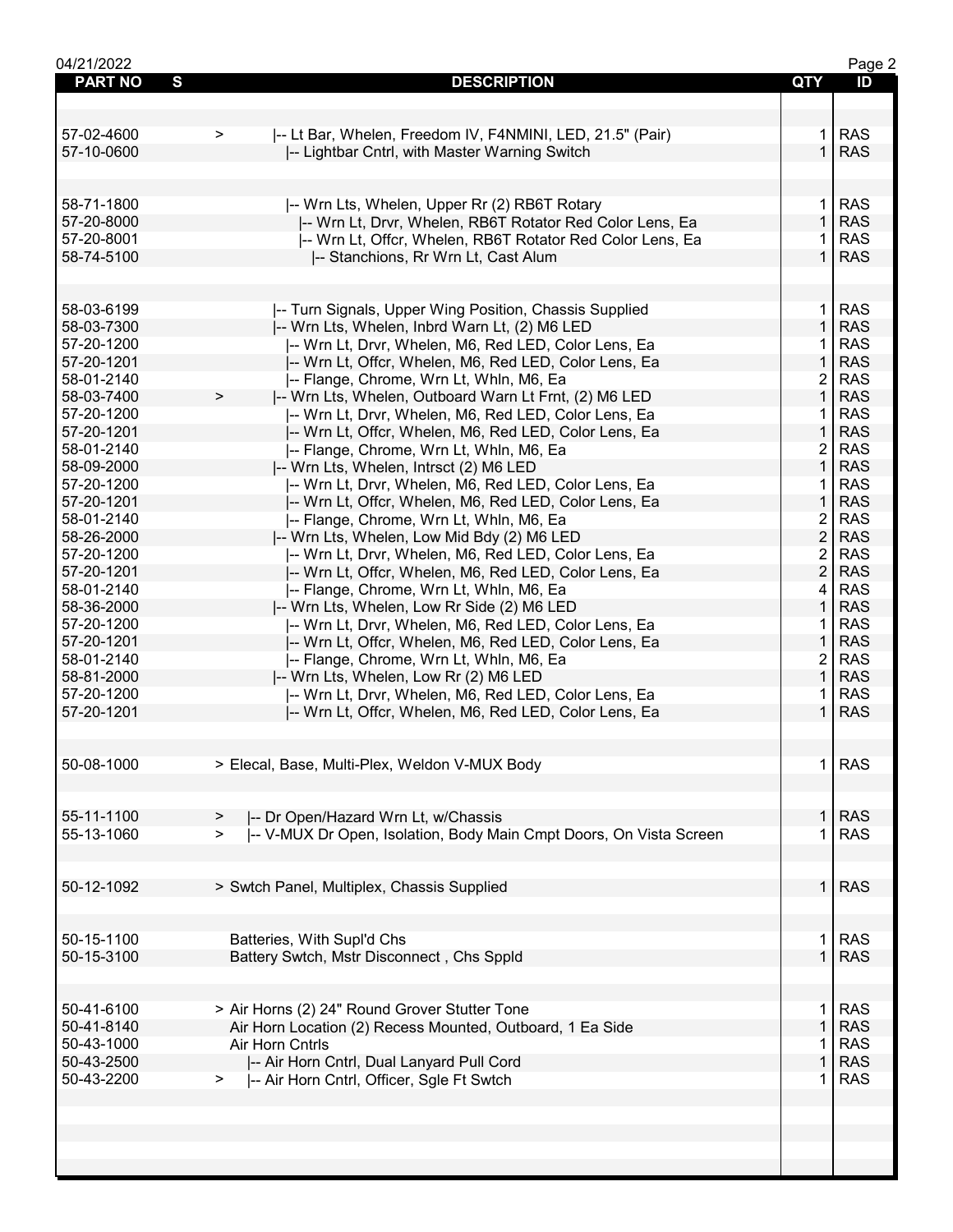| 04/21/2022     |                                                                       |                         | Page 3     |
|----------------|-----------------------------------------------------------------------|-------------------------|------------|
| <b>PART NO</b> | S<br><b>DESCRIPTION</b>                                               | QTY                     | ID         |
|                |                                                                       |                         |            |
| 51-05-6290     | Lt, Engine Cmpt, Chassis Supl'd                                       | 1.                      | <b>RAS</b> |
| 51-05-6400     | Lt, Pump Cmpt, 12 Volt LED With Swtch                                 | 2                       | <b>RAS</b> |
|                |                                                                       |                         |            |
| 51-05-9000     | -- Switch on Light Head                                               | $\overline{2}$          | <b>RAS</b> |
|                |                                                                       |                         |            |
|                |                                                                       |                         |            |
| 51-20-3100     | -- Fldlt, Mntg Lctn, Front Edge Of Cab Roof                           | $\mathbf{1}$            | <b>RAS</b> |
| 51-15-3120     | I-- Fldlt, Whelen, Pioneer Plus PFH1, Sngl Lt, Cab Brow Mt, White     | $\mathbf{1}$            | <b>RAS</b> |
|                |                                                                       |                         |            |
| 54-15-6094     | -- 3-Way Cntrl Swtch, Front Scene Lts, Driver & Officer VISTA/Pmp Pnl | 1                       | <b>RAS</b> |
|                |                                                                       |                         |            |
|                |                                                                       |                         |            |
| 52-01-1100     | Back Up Alarm, w/Chassis                                              | 1 <sup>1</sup>          | <b>RAS</b> |
|                |                                                                       |                         |            |
| 52-02-1110     | Back Up Camera, Install Chassis Supl'd, EXT                           | 1 <sup>1</sup>          | <b>RAS</b> |
|                |                                                                       |                         |            |
|                |                                                                       |                         |            |
|                |                                                                       |                         |            |
|                |                                                                       |                         |            |
| 52-08-1009     | -- Hand Lights, NFPA Compliance - Spl'd/Instl'd by DEPT               | 1 <sup>1</sup>          | <b>RAS</b> |
|                |                                                                       |                         |            |
|                |                                                                       |                         |            |
|                |                                                                       |                         |            |
|                |                                                                       |                         |            |
|                |                                                                       |                         |            |
| 53-01-1200     | Marker Lts, LED, DOT Requirements                                     | $\mathbf{1}$            | <b>RAS</b> |
| 53-01-3000     | Marker Lts, Flex Arm, Britax, Pair                                    | $\mathbf{1}$            | <b>RAS</b> |
|                |                                                                       |                         |            |
| 53-02-1250     | License Plate Brkt, Cast Prdts, LP0005-1-C w/ LED Lt                  | 1                       | <b>RAS</b> |
| 53-03-0065     | Whelen Rr DOT LED Ltng Pkg M6                                         | 1                       | <b>RAS</b> |
| 53-03-2750     | -- Tail/Brake Lts, Whelen, LED, M6 (Pair)                             | 1                       | <b>RAS</b> |
| 53-04-2750     | -- Turn Signals, Whelen, LED w/ Arrow, M6 (Pair)                      | $\mathbf{1}$            | <b>RAS</b> |
| 53-06-3550     | -- Backup Lts, Whelen, LED, M6 (Pair)                                 | 1.                      | <b>RAS</b> |
| 53-07-1210     |                                                                       | $\mathbf{1}$            | <b>RAS</b> |
|                | -- Tail Lt Bezel, 4 Lts, Whln M6 (Pair), ABS Chrome                   |                         |            |
| 53-05-1800     | Turn Signals, Mid Bdy, LED Marker Lt (Pair)                           | 1.                      | <b>RAS</b> |
|                |                                                                       |                         |            |
|                |                                                                       |                         |            |
| 54-01-1220     | -- Ground Lts, Frt Bumper, LED, Whelen 3SC0CDCR, Pair                 | $\mathbf{1}$            | <b>RAS</b> |
| 54-02-1100     | -- Ground Lts, Cab, Supl'd w/Custom Chassis                           | 1                       | <b>RAS</b> |
|                |                                                                       |                         |            |
| 54-03-1220     | -- Ground Lts, Pump Panel, LED, Pr Whelen 3SC0CDCR                    | $\mathbf{1}$            | <b>RAS</b> |
| 54-03-1420     | -- Ground Lts, Mid Body, LED, Whelen 3SC0CDCR, Pair                   |                         | <b>RAS</b> |
| 54-03-1620     | -- Ground Lts, Rr Step, LED, Whelen 3SC0CDCR, Pair                    | $\mathbf{1}$            | <b>RAS</b> |
| 54-03-1820     | -- Ground Lts, Bhnd Rr Wheels, LED, Whelen 3SC0CDCR, Pair             | $\mathbf{1}$            | <b>RAS</b> |
| 54-04-1999     | -- Lt Swtch, Ground Lts w/ Park Brake                                 | $\mathbf{1}$            | <b>RAS</b> |
|                |                                                                       |                         |            |
|                |                                                                       |                         |            |
|                |                                                                       |                         |            |
| 54-10-1450     | Step Lt, Rr Tailboard, LED, Ea<br>$\prec$                             | 1.                      | <b>RAS</b> |
| 54-11-2100     | Lt Swtch, Step/Wlkwy Lts Wired Park Brake Swtch                       | $\mathbf{1}$            | <b>RAS</b> |
| 54-12-1910     | Deck Lts, Front Of Hosebed                                            | 1                       | <b>RAS</b> |
| 54-12-1410     | $\prec$<br>-- Deck Lts, TruckLite, LED, 2-Fldlts #81380, Black        | $\mathbf{1}$            | <b>RAS</b> |
|                |                                                                       |                         |            |
| 54-12-3010     | -- Deck Lt Swtch, Wired Park Brake Swtch                              | 1                       | <b>RAS</b> |
|                |                                                                       |                         |            |
| 54-15-1610     | > Scene Lt, Whelen, Pioneer Plus Sngl Pnl PCPSM1C LED Srfc Mt, Chrome | 6                       | <b>RAS</b> |
| 54-15-1400     | -- Scene Lt, Bezel                                                    | 6                       | <b>RAS</b> |
| 54-15-5500     | -- Scene Lt Lctn, Left Side Of Bdy                                    | $\overline{\mathbf{c}}$ | <b>RAS</b> |
| 54-15-5600     |                                                                       | $\overline{2}$          | <b>RAS</b> |
|                | -- Scene Lt Lctn, Right Side Of Bdy                                   |                         |            |
| 54-15-5700     | -- Scene Lt Lctn, Rr Of Bdy                                           | $\overline{2}$          | <b>RAS</b> |
| 54-15-6494     | -- 3-Way Cntrl Swtch, Left Scene Lts, Driver & Officer VISTA/Pmp Pnl  | $\mathbf{1}$            | <b>RAS</b> |
| 54-15-6594     | -- 3-Way Cntrl Swtch, Right Scene Lts, Driver & Officer VISTA/Pmp Pnl | 1                       | <b>RAS</b> |
| 54-15-6694     | -- 3-Way Cntrl Swtch, Rr Scene Lts, Driver & Officer VISTA/Pmp Pnl    | 1                       | <b>RAS</b> |
| 54-15-6700     | -- Scene Lt Swtch, Rr Scene Lts, Auto w/ Reverse                      | 1                       | <b>RAS</b> |
|                |                                                                       |                         |            |
|                |                                                                       |                         |            |
|                |                                                                       |                         |            |
| 58-91-1200     | Traffic Arrow, Whelen, 36" 500 Series 5MM LED, TAL65                  | $\mathbf{1}$            | <b>RAS</b> |
|                |                                                                       |                         |            |
|                |                                                                       |                         |            |
|                |                                                                       |                         |            |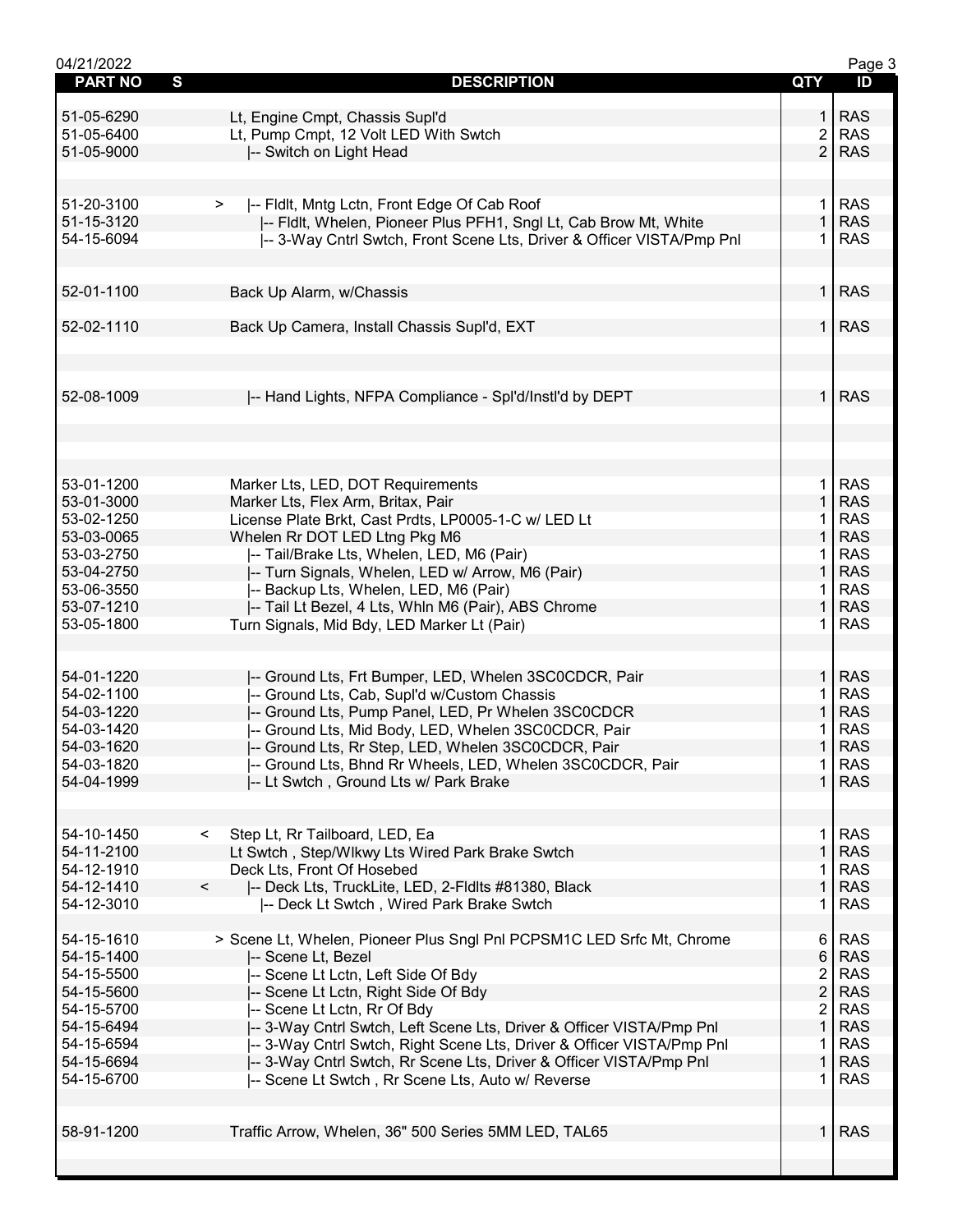| 04/21/2022     |                                                                           |                | Page 4     |
|----------------|---------------------------------------------------------------------------|----------------|------------|
| <b>PART NO</b> | S<br><b>DESCRIPTION</b>                                                   | QTY            | ID         |
|                |                                                                           |                |            |
| 58-95-1300     | Traffic Arrow Lt Mntg, Surface Mt, Rr Bdy                                 | 1              | <b>RAS</b> |
|                |                                                                           |                |            |
|                | == EXT Aerial Chassis Modifications - 1021.021 12/17/21 ==                |                | $1$ RAS    |
|                |                                                                           |                |            |
|                |                                                                           |                |            |
|                |                                                                           |                |            |
|                |                                                                           |                |            |
|                |                                                                           |                |            |
| 10-01-1100     | > Vehicle Dimensions, Sngl Axle                                           | 1              | <b>RAS</b> |
|                |                                                                           |                |            |
|                |                                                                           |                |            |
| 10-02-1100     | Label, Data, Fluid Levels                                                 | 1              | <b>RAS</b> |
| 10-02-1200     | Label, Data, Height x Length, Weight                                      | 1              | <b>RAS</b> |
| 10-02-1300     | Label, Data, "No Ride" Rr Step                                            | $\mathbf{1}$   | <b>RAS</b> |
|                |                                                                           |                |            |
| 10-02-1400     | Label, Data, Tire Pressure                                                | $\mathbf 1$    | <b>RAS</b> |
| 10-02-2100     | Label, Indicating Number of Seats                                         | $\mathbf{1}$   | <b>RAS</b> |
| 10-02-2500     | Label, "Caution: Do Not Wear Helmet While Seated"                         | 1.             | <b>RAS</b> |
|                |                                                                           |                |            |
|                |                                                                           |                |            |
| 10-03-6120     | Tow Plates (2), Rr Frame Rail, Abv Step, 3/4"x3"ID                        | $\mathbf{1}$   | <b>RAS</b> |
| 80-43-2400     | -- Painting, Tow Plates, Blk                                              | 1              | <b>RAS</b> |
|                |                                                                           |                |            |
|                |                                                                           |                |            |
| 10-04-0430     |                                                                           | $\mathbf{1}$   | <b>RAS</b> |
|                | -- Front Bumpers, 4000, Max Force 12"H, Max Force Wings                   |                |            |
| 10-05-4314     | -- Frnt Bmpr, 4000, Max Force 12"H, T/P Apron, M/F Wings, 14" Extnsn      | 1              | <b>RAS</b> |
| 10-04-3582     | -- Bumper, Top Edge Line-X Coated                                         | 1              | <b>RAS</b> |
| 10-05-9102     | Tow Hooks, Supplied & Shipped Loose w/ Chassis, Install (Pair)<br>$\prec$ | 1              | <b>RAS</b> |
|                |                                                                           |                |            |
|                |                                                                           |                |            |
| 10-06-1200     | Whl Cvr, Hub/Lug, Install Chs Supl'd, Sngl Axle                           | $\mathbf{1}$   | <b>RAS</b> |
| 10-06-1602     | > Tire Pressure Indicator, Sngl Axle, Commander RWTG1235, EXT             | 1              | <b>RAS</b> |
|                |                                                                           |                |            |
|                |                                                                           |                |            |
|                |                                                                           |                |            |
|                |                                                                           |                |            |
|                |                                                                           |                |            |
| 10-07-0100     | -- Exhaust, Horizontal Supplied With Chassis                              | $\mathbf{1}$   | <b>RAS</b> |
|                |                                                                           |                |            |
|                |                                                                           |                |            |
| 10-08-2100     | Mud Flaps, Rr Whls, Blk, w/ Bdy                                           | 1              | <b>RAS</b> |
|                |                                                                           |                |            |
|                |                                                                           |                |            |
|                |                                                                           |                |            |
|                |                                                                           |                |            |
|                |                                                                           |                |            |
|                |                                                                           |                |            |
|                |                                                                           |                |            |
|                |                                                                           |                |            |
|                |                                                                           |                |            |
|                |                                                                           |                |            |
|                |                                                                           |                |            |
|                |                                                                           |                |            |
|                |                                                                           |                |            |
|                |                                                                           |                |            |
|                |                                                                           |                |            |
|                |                                                                           |                |            |
| 10-18-6000     | > Cab Tilt Control, Cstm, Left Front Cmpt or Pump Panel                   | 1 <sup>1</sup> | <b>RAS</b> |
|                |                                                                           |                |            |
|                |                                                                           |                |            |
|                | == EXT Midship Aerial Pump&Plumbing - 1021.021 12/17/21 ==                |                | $1$ RAS    |
|                |                                                                           |                |            |
|                |                                                                           |                |            |
| 20-27-2600     | -- Pump, Rosenbauer, N 1500 GPM, NP, Midship Splitshaft<br>>              | 1              | <b>RAS</b> |
|                |                                                                           |                |            |
|                |                                                                           |                |            |
|                |                                                                           |                |            |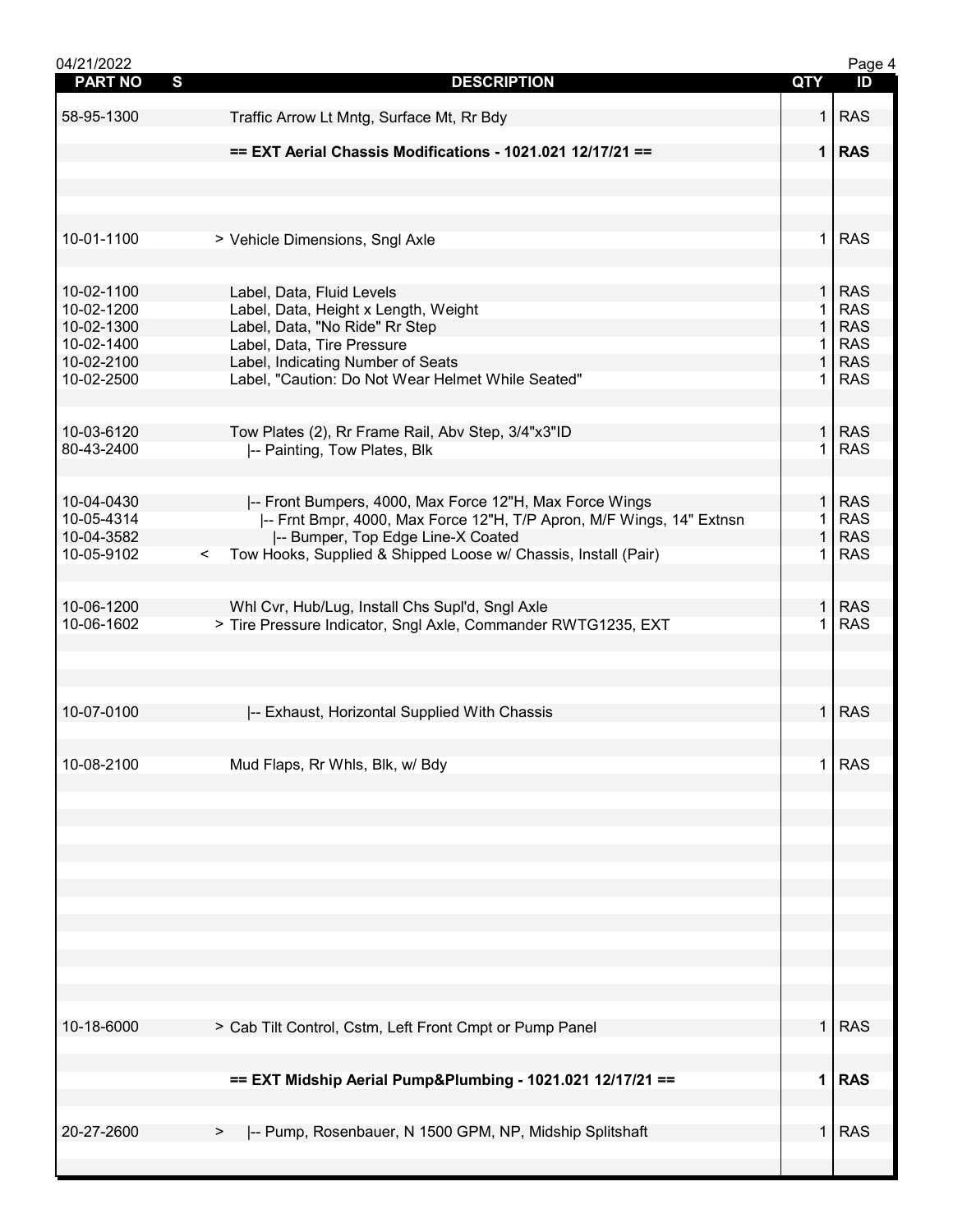| 04/21/2022               |                                                                              |                                           | Page 5                   |
|--------------------------|------------------------------------------------------------------------------|-------------------------------------------|--------------------------|
| <b>PART NO</b>           | S<br><b>DESCRIPTION</b>                                                      | QTY                                       | ID                       |
| 20-27-0170               | -- Rosenbauer Pump Body, Bronze, N 1500                                      | 1.                                        | <b>RAS</b>               |
| 20-29-1200               | -- Primer, Trident Air Primer, Automatic<br>$\geq$                           | 1                                         | <b>RAS</b>               |
| 20-29-1252               | -- Primer Control - Main Pump Manual Push Button                             |                                           | <b>RAS</b>               |
| 27-10-3500               | I-- Pressure Gvrnr, FRC, In-Cntrl, w/Bdy, TGA400<br>>                        | 1                                         | <b>RAS</b>               |
| 20-28-3200               | -- Pump Shift, Rosenbauer, Elect/Pneumatic Operated                          | 1                                         | <b>RAS</b>               |
|                          |                                                                              |                                           |                          |
|                          | <b>STAINLESS STEEL PUMP PLUMBING *</b>                                       | 1                                         | <b>RAS</b>               |
|                          |                                                                              |                                           |                          |
| 21-00-2000               | -- Screens/Anodes, Pump                                                      | 1.                                        | <b>RAS</b>               |
| 21-00-3300               | -- Piping, Stnls Stl - 1250 GPM & Up                                         | $\mathbf{1}$                              | <b>RAS</b>               |
| 21-01-0200               | -- Pump Drain, Master, Manifold, Push Pull Type<br>$\geq$                    | 1                                         | <b>RAS</b>               |
| 21-01-5500               | -- Intk Manifold, Stnls Stl                                                  | 1                                         | <b>RAS</b>               |
| 21-01-6500               | -- Dschg Manifold, Stnls Stl                                                 | 1                                         | <b>RAS</b>               |
| 21-01-7100               | -- Painting, Pump & Piping, Silver                                           | $\mathbf{1}$                              | <b>RAS</b>               |
| 21-01-8100               | -- Threads, National Hose (NST)                                              | 1.                                        | <b>RAS</b>               |
| 22-03-1600               | -- Intk, Ungated, 6", LH Side                                                | $\mathbf{1}$                              | <b>RAS</b>               |
| 22-41-5700               | I-- Cap, 6", Chrome Long Hndl                                                | 1                                         | <b>RAS</b>               |
| 22-03-2600               | -- Intk, Ungated, 6", RH Side                                                | $\mathbf{1}$                              | <b>RAS</b>               |
| 22-41-5700               | -- Cap, 6", Chrome Long Hndl                                                 | 1                                         | <b>RAS</b>               |
| 22-51-5210               | -- Tank-To-Pump, Water Tank, 3" VIv/4" Piping, Midship, Pmpr/Tnkr<br>$\,>\,$ | 1                                         | <b>RAS</b>               |
| 22-50-0100               | -- Single Tank to Pump Control - Pump Operator's Panel                       | 1                                         | <b>RAS</b>               |
| 24-62-2310               | I-- VIv Mfger, ELK, (3"), Manual, Std Pull Control<br>$\, > \,$              | 1                                         | <b>RAS</b>               |
| 22-55-5040               | I-- Intk VIv Cntrl, Pull Rod, 1/4 Turn Lckg, ELK - IC                        | 1.                                        | <b>RAS</b>               |
| 23-02-1300               | I-- Tank Fill/Cooling Line, Water Tank, 2"                                   | $\mathbf{1}$                              | <b>RAS</b>               |
| 24-62-2202               | I-- VIv Mfger, ELK, (2"), Manual, Std Pull Control                           | 1                                         | <b>RAS</b>               |
| 22-55-5040               | -- Intk VIv Cntrl, Pull Rod, 1/4 Turn Lckg, ELK - IC                         | 1                                         | <b>RAS</b>               |
| 20-30-3100               | -- Pump Instin, Midship Split-Shaft, By Bdy Bldr                             | 1.                                        | <b>RAS</b>               |
|                          |                                                                              |                                           |                          |
|                          |                                                                              |                                           |                          |
| 20-31-1010               | Fire Pump Testing - Aerials                                                  | $\mathbf{1}$                              | <b>RAS</b>               |
| 20-31-1250               | -- Pump Test, Aerial, UL                                                     | 1.                                        | <b>RAS</b>               |
| 20-31-1500               | -- Pump Test, Label                                                          | $\mathbf{1}$                              | <b>RAS</b>               |
|                          |                                                                              |                                           |                          |
|                          |                                                                              |                                           |                          |
| 20-31-3200               | Dump-Relief Vlv, Suction Side, ELK #40, NST                                  | 1.                                        | <b>RAS</b>               |
| 20-31-4110               | Pump Cooler, Bypass-To-Tank, 3/8", IC Mini-Twist Handle                      | 1                                         | <b>RAS</b>               |
| 20-31-5110               | Heat Exchanger, Engine, Hook-Up Only, IC Mini-Twist Handle                   | 1                                         | <b>RAS</b>               |
|                          |                                                                              |                                           |                          |
|                          |                                                                              |                                           |                          |
| 22-12-1100               | Intk, Aux, Gtd, 2-1/2", NST, Left Side                                       | $\mathbf{1}$                              | <b>RAS</b>               |
| 21-01-2502               | -- Drain/Bleeder, IC Lift-Up, Mnl 1/4 Turn - Spec Only                       | 1                                         | <b>RAS</b>               |
| 22-41-1100               | -- Plug, 2-1/2", Chrome Rocker Lug, w/Chain                                  | 1                                         | <b>RAS</b>               |
| 24-62-2250               | -- Vlv Mfger, ELK (2-1/2"), Manual, Swing Type, Adjacent Control             |                                           | <b>RAS</b>               |
| 22-55-5020               | I-- Intk VIv Cntrl, ELK, MnI Swing Type-Adjacent                             | 1.                                        | <b>RAS</b>               |
|                          |                                                                              |                                           |                          |
|                          |                                                                              |                                           |                          |
|                          |                                                                              |                                           |                          |
|                          |                                                                              |                                           |                          |
| 23-06-2200               | -- Crosslay Dschgs, (2) 1-1/2", Over Pump Panel, NST 200 ft x1-3/4-in ea     | 1.                                        | <b>RAS</b>               |
| 21-01-2502               | w/divider                                                                    |                                           | <b>RAS</b>               |
| 24-61-2200               | -- Drain/Bleeder, IC Lift-Up, Mnl 1/4 Turn - Spec Only                       | $\overline{2}$<br>$\overline{2}$          | <b>RAS</b>               |
| 24-54-0020               | -- Vlv Mfger, ELK, (2"), Manual                                              |                                           |                          |
| 27-02-1500               | I-- Dschg VIv Cntrl, Pull Rod, 1/4 Turn, SM, ELK - IC w/Gauge<br>><br>$\geq$ | $\overline{\mathbf{c}}$<br>$\overline{2}$ | <b>RAS</b><br><b>RAS</b> |
| 23-07-2100               | -- Gauge, Dschg, IC, 2-1/2" (0-400 PSI), WF                                  | $\mathbf 1$                               | <b>RAS</b>               |
| 21-01-2202               | -- Crosslay Dschg, (1) 2-1/2", Over Pump Panel, NST 150 ft of 2-1/2-in each  | 1                                         | <b>RAS</b>               |
| 24-61-2250               | -- Drain/Bleeder, Class 1, Automatic - Spec Only                             |                                           | <b>RAS</b>               |
| 24-54-0020               | -- Vlv Mfger, ELK, (2-1/2"), Manual                                          | 1.<br>$\mathbf{1}$                        | <b>RAS</b>               |
|                          | -- Dschg VIv Cntrl, Pull Rod, 1/4 Turn, SM, ELK - IC w/Gauge<br>>            |                                           |                          |
| 27-02-1500<br>23-08-3300 | -- Gauge, Dschg, IC, 2-1/2" (0-400 PSI), WF<br>$\geq$                        | $\mathbf{1}$                              | <b>RAS</b><br><b>RAS</b> |
|                          | -- Crosslay Cvr, Alum T/P, Sngl, W/Vinyl End Flaps (Non NFPA Walking         |                                           |                          |
|                          | Surface)                                                                     |                                           |                          |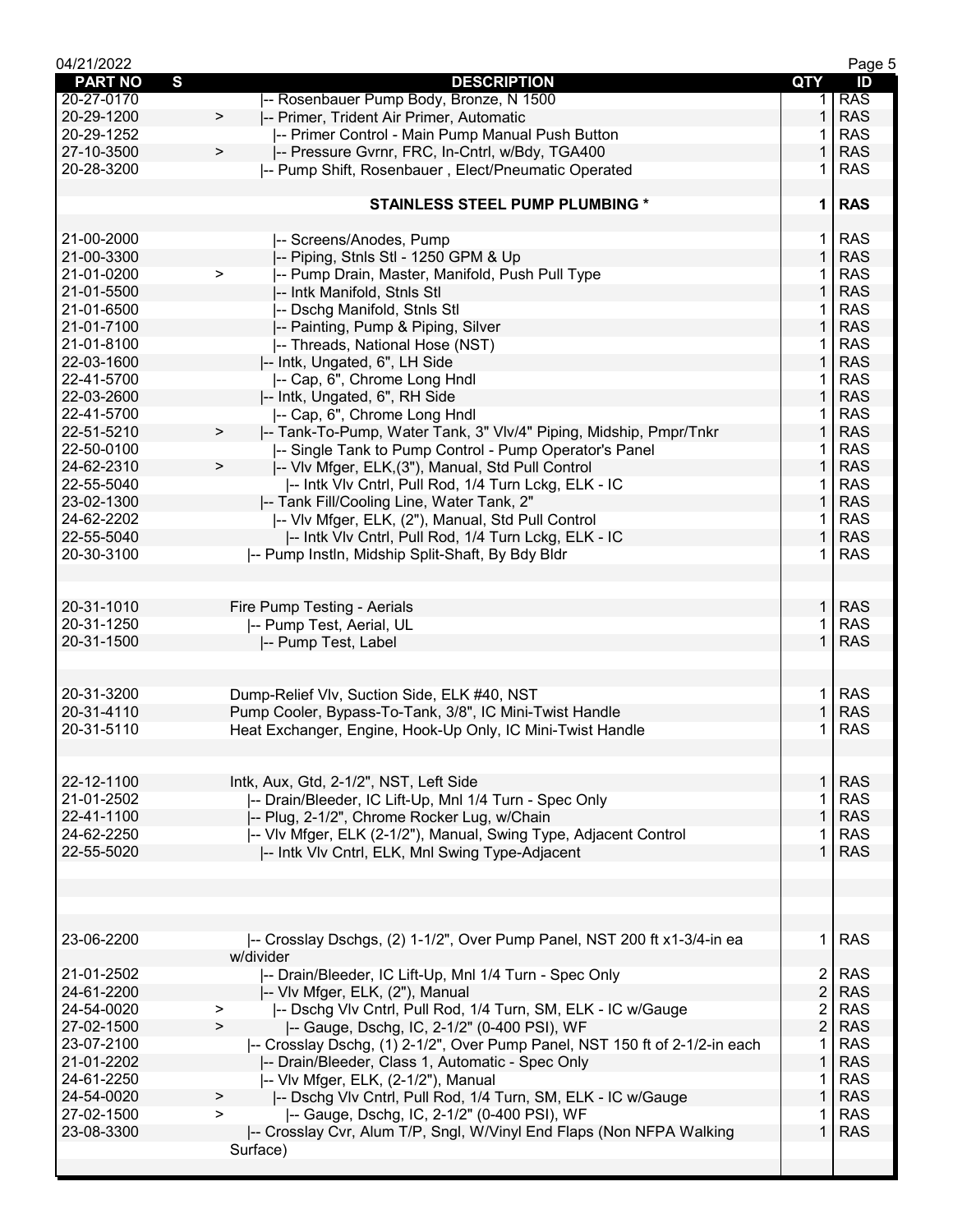| 04/21/2022          |                                                                            |                | Page 6     |
|---------------------|----------------------------------------------------------------------------|----------------|------------|
| <b>PART NO</b><br>S | <b>DESCRIPTION</b>                                                         | <b>QTY</b>     | ID         |
| 29-20-5600          | -- Vinyl Cover, Color, RED                                                 |                | <b>RAS</b> |
| 23-08-4100          | -- Crosslay Rollers, "U" Shaped, Both Sides                                | 1              | <b>RAS</b> |
| 23-08-5019          | -- Crosslay Dschgs, Over Pump Panel, Normal Height                         | 1              | <b>RAS</b> |
|                     |                                                                            |                |            |
|                     |                                                                            |                |            |
|                     |                                                                            |                |            |
|                     |                                                                            |                |            |
|                     |                                                                            |                |            |
| 23-09-4100          | Dschg, 2-1/2", Left Side, Pump Panel, NST                                  | 2 <sup>1</sup> | <b>RAS</b> |
| 21-01-2502          | -- Drain/Bleeder, IC Lift-Up, Mnl 1/4 Turn - Spec Only                     | $\overline{2}$ | <b>RAS</b> |
| 24-02-1200          | -- Elbow, 2-1/2"F x 2-1/2" NST M, Chrome                                   | $\overline{2}$ | <b>RAS</b> |
| 24-03-1400          | -- Cap, 2-1/2", NST Chrome, Rocker Lug, w/Chain                            | $\overline{2}$ | <b>RAS</b> |
| 24-61-2250          | -- VIv Mfger, ELK, (2-1/2"), Manual                                        | $\overline{2}$ | <b>RAS</b> |
| 24-54-0020          | -- Dschg Vlv Cntrl, Pull Rod, 1/4 Turn, SM, ELK - IC w/Gauge<br>$\geq$     | $\overline{2}$ | <b>RAS</b> |
| 27-02-1500          | -- Gauge, Dschg, IC, 2-1/2" (0-400 PSI), WF<br>$\geq$                      | $\overline{2}$ | <b>RAS</b> |
|                     |                                                                            |                |            |
|                     |                                                                            |                |            |
| 23-10-4100          | Dschg, 2-1/2", Right Side, Pump Panel, NST                                 | $\mathbf 1$    | <b>RAS</b> |
| 21-01-2502          |                                                                            | $\mathbf 1$    | <b>RAS</b> |
|                     | -- Drain/Bleeder, IC Lift-Up, Mnl 1/4 Turn - Spec Only                     |                |            |
| 24-02-1200          | -- Elbow, 2-1/2"F x 2-1/2" NST M, Chrome                                   | 1              | <b>RAS</b> |
| 24-03-1400          | -- Cap, 2-1/2", NST Chrome, Rocker Lug, w/Chain                            | $\mathbf 1$    | <b>RAS</b> |
| 24-61-2250          | -- VIv Mfger, ELK, (2-1/2"), Manual                                        | 1.             | <b>RAS</b> |
| 24-54-0020          | -- Dschg VIv Cntrl, Pull Rod, 1/4 Turn, SM, ELK - IC w/Gauge<br>$\geq$     | $\mathbf{1}$   | <b>RAS</b> |
| 27-02-1500          | -- Gauge, Dschg, IC, 2-1/2" (0-400 PSI), WF<br>$\, >$                      | 1.             | <b>RAS</b> |
| 23-10-5200          | Dschg, 3" x 4"NST, Right Side, Pump Panel, NST                             | $\mathbf{1}$   | <b>RAS</b> |
| 21-01-2502          | -- Drain/Bleeder, IC Lift-Up, Mnl 1/4 Turn - Spec Only                     | 1.             | <b>RAS</b> |
| 24-02-2600          | -- Elbow, LW Alum, 5" Storz x 4"F                                          | $\mathbf 1$    | <b>RAS</b> |
| 24-03-2200          | -- Cap, LW Alum, 5" Storz, w/Cable                                         | 1              | <b>RAS</b> |
| 24-61-2300          | -- Vlv Mfger, ELK, (3"), Manual                                            | $\mathbf{1}$   | <b>RAS</b> |
| 24-54-0250          | -- Dschg VIv Cntrl, Pull Rod, 1/4 Turn, SM, ELK Slow Cls - IC w/gauge<br>> | 1.             | <b>RAS</b> |
| 27-02-1500          | -- Gauge, Dschg, IC, 2-1/2" (0-400 PSI), WF<br>$\geq$                      | $\mathbf 1$    | <b>RAS</b> |
|                     |                                                                            |                |            |
|                     |                                                                            |                |            |
| 24-10-1100          | > Aerial Dschg/Inlet, 3", Rear, 4" NSTM w/4" Cap, 1-1/2" Drain             | 1.             | <b>RAS</b> |
| 21-01-2500          | -- Drain/Bleeder, IC Lift-Up, Mnl 1/4 Turn                                 | 1              | <b>RAS</b> |
| 24-03-1700          | -- Cap, 4", Chrome, Rocker Lug, w/Chain                                    | 1.             | <b>RAS</b> |
| 24-61-2300          | -- VIv Mfger, ELK, (3"), Manual                                            | 1              | <b>RAS</b> |
| 24-54-0250          | -- Dschg VIv Cntrl, Pull Rod, 1/4 Turn, SM, ELK Slow Cls - IC w/gauge<br>> |                | <b>RAS</b> |
| 27-02-1500          | -- Gauge, Dschg, IC, 2-1/2" (0-400 PSI), WF<br>$\geq$                      | 1              | <b>RAS</b> |
|                     |                                                                            |                |            |
|                     |                                                                            |                |            |
|                     |                                                                            |                |            |
|                     |                                                                            |                |            |
|                     |                                                                            |                |            |
| 25-01-0010          | > Foam System Provisions, Future Installation, Dept or Dealer Installed    | 1 <sup>1</sup> | <b>RAS</b> |
| 25-20-1200          | -- Foam Plmbg, Sngl Class A Tank, 1" Mnl Vlv                               | 1              | <b>RAS</b> |
| 25-21-1500          | -- Foam Tank, Intgrl Poly, 30 Gal, Class A                                 | 1              | <b>RAS</b> |
| 25-22-9100          | -- Foam Tank, No Manufacturer Preference                                   | 1              | <b>RAS</b> |
| 25-23-1000          | -- Foam Tank Drain, 1" Gate VIv, Under Tank                                | $\mathbf{1}$   | <b>RAS</b> |
| 27-36-1100          |                                                                            |                | <b>RAS</b> |
|                     | -- Foam Tank Gauge, FRC TankVision Pro 300, Class A, Pump Panel            | 1              |            |
|                     | #WLA360-A00                                                                |                |            |
|                     | == EXT Aerial - Side Mount Pump Cmpt - 1021.021 12/17/21 ==                |                | 1 RAS      |
|                     |                                                                            |                |            |
|                     |                                                                            |                |            |
|                     |                                                                            |                |            |
| 26-02-2600          | Pump Enc, Side Mt, Extrd Alum, Aerial, Crslys                              | $\mathbf 1$    | <b>RAS</b> |
|                     |                                                                            |                |            |
|                     |                                                                            |                |            |
|                     |                                                                            |                |            |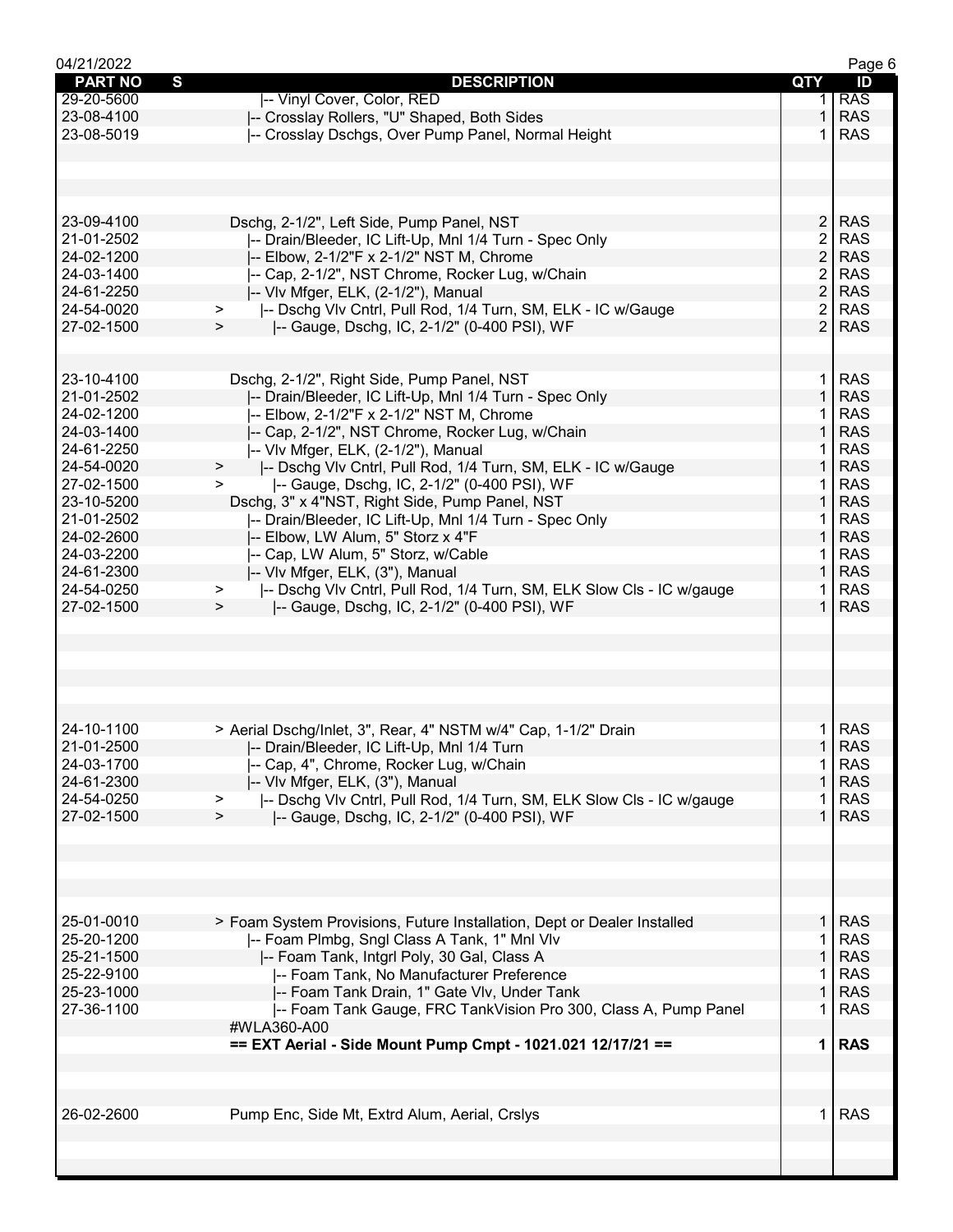| 04/21/2022     |                                                                   |              | Page 7     |
|----------------|-------------------------------------------------------------------|--------------|------------|
| <b>PART NO</b> | $\mathbf{s}$<br><b>DESCRIPTION</b>                                | QTY          | ID         |
| 26-10-2100     | Pump Enc Cmpt, SM, Dnnge Over Pump, Open                          |              | <b>RAS</b> |
|                |                                                                   |              |            |
|                |                                                                   |              |            |
|                |                                                                   |              |            |
| 26-30-1110     | Rng Brd, LH Pump Panel, Alum T/P, SM Aerial                       | 1.           | <b>RAS</b> |
| 26-30-3010     | -- Step, Slide-Out, Alum Grating, LH Pump Panel, Pin & Slot, EXT  |              | <b>RAS</b> |
| 26-30-1150     | Rng Brd, RH Pump Panel, Alum T/P, SM                              |              | <b>RAS</b> |
|                |                                                                   |              |            |
|                |                                                                   |              |            |
| 26-31-1110     | Gauge Panel, Upper LH, S/S, EXT                                   | 1.           | <b>RAS</b> |
| 26-31-1300     | Pump Side Access Door, Upper RH, S/S                              | $\mathbf{1}$ | <b>RAS</b> |
|                |                                                                   |              |            |
|                |                                                                   |              |            |
|                |                                                                   |              |            |
| 26-35-3210     | Pump Panel, Stnls Stl, LH/RH, SM, EXT                             | 1.           | <b>RAS</b> |
| 26-35-1100     | -- Pump Panel, Bltd, LH                                           | $\mathbf{1}$ | <b>RAS</b> |
| 26-35-1200     | -- Pump Panel, Bltd, RH                                           |              | <b>RAS</b> |
|                |                                                                   |              |            |
|                |                                                                   |              |            |
|                |                                                                   |              |            |
|                |                                                                   |              |            |
| 26-50-5100     | > Gasket, Rubber, Intks & Dschgs                                  | 1.           | <b>RAS</b> |
|                |                                                                   |              |            |
| 26-55-1100     | Labels, Test Data and Safety Placards                             |              | <b>RAS</b> |
| 26-55-2410     | Labels, IC Color Coded, EXT                                       |              | <b>RAS</b> |
|                |                                                                   |              |            |
|                |                                                                   |              |            |
|                |                                                                   |              |            |
| 26-56-1130     | Pump Panel Lt, Midship LH, (3) Grote #01-61F8-70 Low Profile, LED | 1.           | <b>RAS</b> |
| 26-56-1230     | Pump Panel Lt, Midship RH, (3) Grote #01-61F8-70 Low Profile, LED | $\mathbf{1}$ | <b>RAS</b> |
|                |                                                                   |              |            |
|                |                                                                   |              |            |
| 27-01-1500     | -- Mstr Gauges, IC, 4" PSI, Pr<br>$\geq$                          | 1.           | <b>RAS</b> |
| 27-01-4100     | > Gauge, Test Taps                                                |              | <b>RAS</b> |
|                |                                                                   |              |            |
|                |                                                                   |              |            |
|                |                                                                   |              |            |
| 27-35-1100     | Water Tank Gauge, FRC, TankVision Pro 300, Pump Panel WLA300-A00  | 1.           | <b>RAS</b> |
| 27-35-1500     | -- Water Tank Gauge, FRC, Max Vision Remote Tank Display, Pair    | $\mathbf{1}$ | <b>RAS</b> |
|                |                                                                   |              |            |
|                |                                                                   |              |            |
| 27-37-1100     | Air Horn, Push Button, Pump Panel                                 | 1.           | <b>RAS</b> |
|                |                                                                   |              |            |
|                |                                                                   |              |            |
|                |                                                                   |              |            |
|                |                                                                   |              |            |
|                |                                                                   |              |            |
|                | == EXT SA 78 RMA w/ SideBed - 1217.021 12/17/21 ==                |              | $1$ RAS    |
|                |                                                                   |              |            |
|                |                                                                   |              |            |
| 25-28-2340     | S<br>> Water Tank, 470 Gal, Aerial, Poly, T-Tank                  | 1.           | <b>RAS</b> |
| 25-42-1100     | I-- Water Tank, Base Specs, Poly                                  | $\mathbf{1}$ | <b>RAS</b> |
| 25-42-1200     | -- Water Tank, Manufacturer, UPF, Poly                            | 1.           | <b>RAS</b> |
| 25-44-1700     |                                                                   | $\mathbf{1}$ | <b>RAS</b> |
|                | -- Water Tank, Fill Tower, 10" x 10", EXT                         |              |            |
| 25-50-1400     | -- Water Tank Clean-out & Plug, 3"                                | 1.           | <b>RAS</b> |
|                | <b>AERIAL BODY - RMA 78 SINGLE AXLE - EXT</b>                     | $\mathbf{1}$ | <b>RAS</b> |
|                |                                                                   |              |            |
| 00-01-5100     | -- Chs Requirements, Ladder                                       | 1            | <b>RAS</b> |
| 00-01-5250     | -- Bdy Requirements, Ladder, Two (2) Outriggers                   |              | <b>RAS</b> |
| 00-01-5194     | I-- Outrigger Pad Storage, Single, Two (2) Total                  | $\mathbf{1}$ | <b>RAS</b> |
| 00-01-5202     | -- Harness, Safety, Class I, NFPA Compliance, Customer            | 1.           | <b>RAS</b> |
|                |                                                                   |              |            |
| 30-00-0299     | -- Raw Material Surcharge - Single Axle                           | $\mathbf{1}$ | <b>RAS</b> |
| 30-01-2050     | -- Bdy Const - Rosenbauer EXT - Aerial                            | 1            | <b>RAS</b> |
| 30-01-2250     | -- Electrolysis Corrosion Cntrl                                   | $\mathbf{1}$ | <b>RAS</b> |
| 30-02-1920     | -- Side Body Header, Alum, Pntd, Sngl Axle, EXT                   |              | <b>RAS</b> |
| 44-05-1200     | -- Whi Well Panel, Alum, Pntd, Sngl Axle                          | $\mathbf{1}$ | <b>RAS</b> |
|                |                                                                   |              |            |
|                |                                                                   |              |            |
|                |                                                                   |              |            |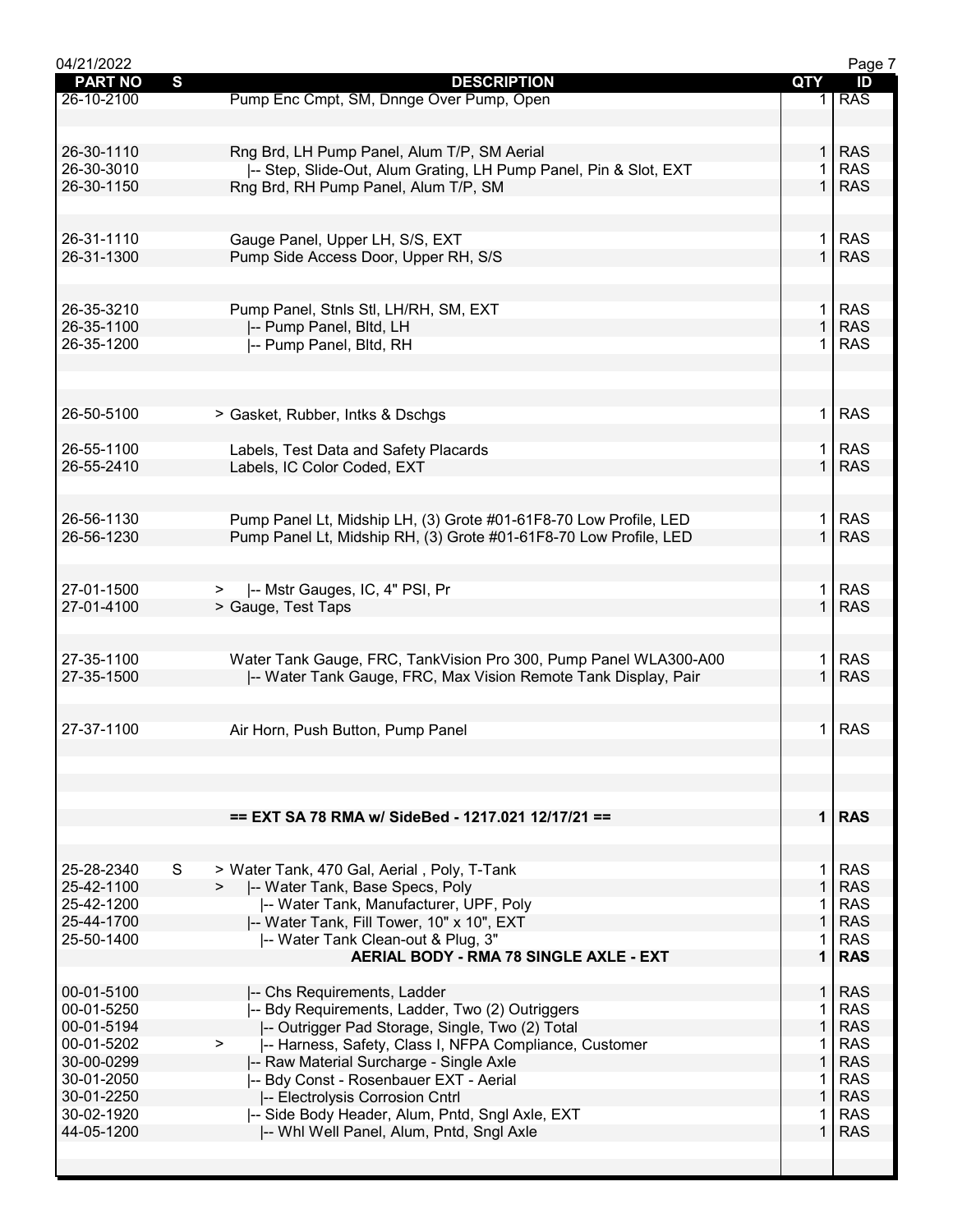| 04/21/2022     |                                                                            |                | Page 8     |
|----------------|----------------------------------------------------------------------------|----------------|------------|
| <b>PART NO</b> | S<br><b>DESCRIPTION</b>                                                    | QTY            | ID         |
| 44-06-4320     | -- Fenderette, Polished Stainless Steel, EXT                               | 1.             | <b>RAS</b> |
| 40-40-5100     | -- Bdy Sub-Structure, EXT, Sngl Axle                                       | 1              | <b>RAS</b> |
| 44-06-5540     | -- Outrigger Bdy Panels w/ Secondary Covers, Brushed S/S<br>$\geq$         |                | <b>RAS</b> |
| 30-01-3110     | -- Cover, Outrigger, Brshd SS<br>$\geq$                                    | 1              | <b>RAS</b> |
|                | AERIAL / PLATFORM HOSEBEDS - SIDE HOSEBED - EXT                            | 1              | <b>RAS</b> |
|                |                                                                            |                |            |
| 41-39-1350     | -- Hosebed, Aerial, Right Hand Side Load, EXT                              | 1              | <b>RAS</b> |
| 41-39-2150     | -- Hosebed, Grating, Extrd Alum, Aerial, EXT                               | $\mathbf{1}$   | <b>RAS</b> |
| 41-39-3500     | -- Hosebed, Strge Cpcty 5" LDH SJ Rbbr                                     | 1              | <b>RAS</b> |
| 41-39-4200     | -- Hose Length, 100'                                                       | 8              | <b>RAS</b> |
| 41-40-1100     | -- Hosebed Cvr, Vinyl, Side Load Aerial/Pltfrm, Velcro                     |                | <b>RAS</b> |
| 29-20-5600     | -- Vinyl Cover, Color, RED                                                 | 1              | <b>RAS</b> |
| 40-42-3030     | > 100" OAW, 24"/22", Full Dpth/LwrDpth, 75 RMA                             | 1              | <b>RAS</b> |
| 40-42-3122     | > Roll Up Drs, Otsd Cmpt, SA 75 RMA, Side Bed                              | $\mathbf{1}$   | <b>RAS</b> |
| 30-02-1800     | -- Drs, Hngd/Roll-Up Combination Specs, EXT                                | 1              | <b>RAS</b> |
| 30-02-1260     | -- Dr Strap, EZ-Pull Down, Ea<br>$\geq$                                    | $\overline{4}$ | <b>RAS</b> |
| 30-02-1510     | I-- Dr Handle, Hanson #102 D-Ring, Stainless Stl, Hngd Drs (Ea)<br>$\geq$  | 1.             | <b>RAS</b> |
|                |                                                                            |                |            |
|                |                                                                            |                |            |
|                | <b>LEFT SIDE COMPARTMENTATION</b>                                          | $\mathbf 1$    | <b>RAS</b> |
|                |                                                                            |                |            |
| 40-62-5560     | I-- Ahd Rr Whls, Full Ht Cmpt, Roll Up Otsd Cmpt, 55"<br>$\langle$ >       | 1.             | <b>RAS</b> |
| 44-40-1020     | -- Vents, Compts, Louvers (Ea)                                             | $\overline{2}$ | <b>RAS</b> |
| 45-02-4100     | -- Shelf, Adjust, Alum 3/16", EXT                                          | $\mathbf{1}$   | <b>RAS</b> |
| 55-01-3620     | -- RBA InVisiLight, 45" Rcsd, ShvIng, Sides (2) Ea Cmpt, EXT               | $\mathbf{1}$   | <b>RAS</b> |
| 55-06-1100     | -- Cmpt Lt, Dr Swtch, Auto, Ea                                             | 1              | <b>RAS</b> |
| 40-63-8030     | $\,<\,>$<br>-- Abv Rr Whls, Uppr Cmpt, Roll Up Otsd Cmpt, 80"              | $\mathbf{1}$   | <b>RAS</b> |
| 44-40-1020     | -- Vents, Compts, Louvers (Ea)                                             | 2              | <b>RAS</b> |
| 55-01-3600     | -- RBA InVisiLight, 11" Rcsd, ShvIng, Sides (2) Ea Cmpt, EXT               | $\mathbf 1$    | <b>RAS</b> |
| 55-01-3695     | -- RBA InVisiLight, 62" Rcsd, Ceiling Lt, Ea Cmpt, EXT                     | 1              | <b>RAS</b> |
| 55-06-1100     | I-- Cmpt Lt, Dr Swtch, Auto, Ea                                            | $\mathbf{1}$   | <b>RAS</b> |
| 40-68-2860     | -- Bhnd Rr Outrigger, Full Ht Cmpt, Roll Up Otsd Cmpt, 28"<br>$\langle$ >  | 1.             | <b>RAS</b> |
| 44-40-1020     | -- Vents, Compts, Louvers (Ea)                                             | $\overline{2}$ | <b>RAS</b> |
| 45-02-4100     | -- Shelf, Adjust, Alum 3/16", EXT                                          | 1              | <b>RAS</b> |
| 55-01-3620     | -- RBA InVisiLight, 45" Rcsd, ShvIng, Sides (2) Ea Cmpt, EXT               | 1              | <b>RAS</b> |
| 55-06-1100     | -- Cmpt Lt, Dr Swtch, Auto, Ea                                             |                | <b>RAS</b> |
|                | <b>RIGHT SIDE COMPARTMENTATION</b>                                         | $\mathbf 1$    | <b>RAS</b> |
|                |                                                                            |                |            |
| 40-72-5520     | S.<br>-- Ahd Rr Whls, Full Ht Cmpt, Roll Up Otsd Cmpt, 55"<br>$\langle$ >  |                | $1$ RAS    |
| 44-40-1020     |                                                                            | $\overline{2}$ | <b>RAS</b> |
| 45-02-4100     | -- Vents, Compts, Louvers (Ea)                                             | $\mathbf{1}$   | <b>RAS</b> |
|                | -- Shelf, Adjust, Alum 3/16", EXT                                          |                |            |
| 55-01-3620     | -- RBA InVisiLight, 45" Rcsd, ShvIng, Sides (2) Ea Cmpt, EXT               | 1              | <b>RAS</b> |
| 55-06-1100     | -- Cmpt Lt, Dr Swtch, Auto, Ea                                             | 1              | <b>RAS</b> |
| 40-78-4520     | S <<br>-- Bhnd Rr Outrigger, Low Cmpt, Dbl Hngd Dr, 50"                    | 1              | <b>RAS</b> |
| 44-40-1020     | -- Vents, Compts, Louvers (Ea)                                             | $\overline{c}$ | <b>RAS</b> |
| 55-01-3605     | -- RBA InVisiLight, 17" Rcsd, ShvIng, Sides (2) Ea Cmpt, EXT               | 1              | <b>RAS</b> |
| 55-06-1100     | I-- Cmpt Lt, Dr Swtch, Auto, Ea                                            | 1              | <b>RAS</b> |
| 40-96-1610     | -- Access Ladder, Aerial, LH, Swing Out & Down, 14"W<br>>                  | 1              | <b>RAS</b> |
| 33-70-1234     | I-- Handrail, Alum, Lighted, Red LED, EZ-Climb Ladder, 30", Pair<br>$\geq$ | $\mathbf{1}$   | <b>RAS</b> |
|                |                                                                            |                |            |
|                |                                                                            |                |            |
| 40-95-3100     | Rr Aerial Bdy Configuration, Roll Up Dr, EXT                               | 1.             | <b>RAS</b> |
| 55-01-3360     | -- Cmpt Lt, Wall, OSS Access, 18" LED Tube Lt, (2) Ea Cmpt                 | $\mathbf{1}$   | <b>RAS</b> |
| 55-06-1100     | -- Cmpt Lt, Dr Swtch, Auto, Ea                                             | 1              | <b>RAS</b> |
|                | <b>EQUIPMENT - BODY MOUNTED - EXT AERIAL/PLATFORM</b>                      | $\mathbf 1$    | <b>RAS</b> |
|                |                                                                            |                |            |
| 90-02-3660     | -- Ladder Strge, Rr Slide, Torque Box, EXT Aerial/Platform                 | $\mathbf{1}$   | <b>RAS</b> |
| 90-03-0210     | -- Ladders, Ground, Provd'd By Manufacturer, Arl/Pltfrm, MN                | 1              | <b>RAS</b> |
| 90-03-3100     | -- Ladder, Roof, Duo-Safety, 10' Alum 775-A                                | 1              | <b>RAS</b> |
| 90-03-3400     | -- Ladder, Roof, Duo-Safety, 16' Alum 875-A                                | 3              | <b>RAS</b> |
| 90-06-4700     | -- Ladder, Ext, Duo-Safety, 28' Alum, 2 Sect 1200-A                        | 1              | <b>RAS</b> |
|                |                                                                            |                |            |
|                |                                                                            |                |            |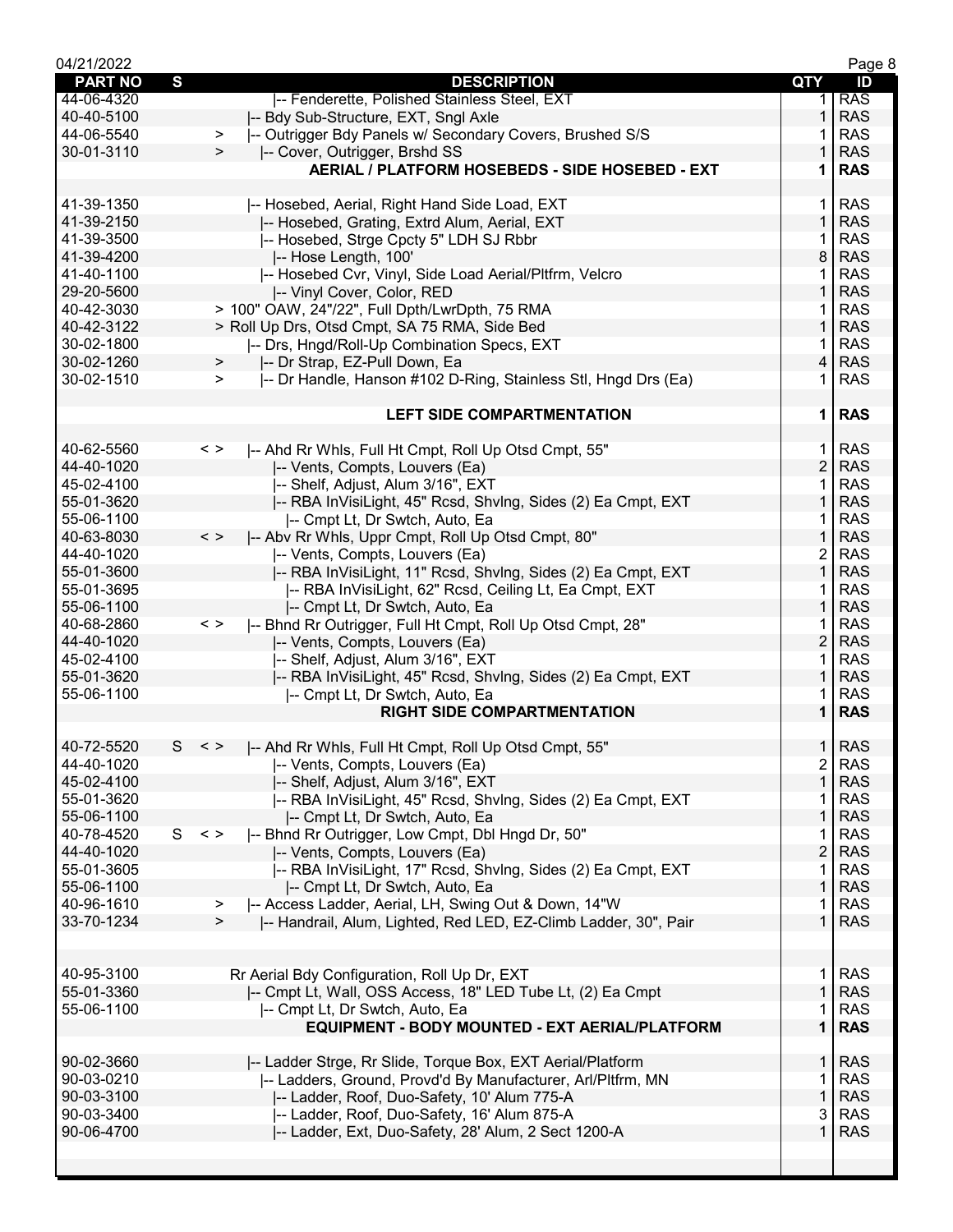| 04/21/2022     |                                                                             |                | Page 9     |
|----------------|-----------------------------------------------------------------------------|----------------|------------|
| <b>PART NO</b> | $\mathbf{s}$<br><b>DESCRIPTION</b>                                          | QTY            | ID         |
| 90-07-4300     | -- Ladder, Ext, Duo-Safety, 35' Alum, 3 Sect 1225-A                         |                | <b>RAS</b> |
| 90-03-0230     | I-- Ladders, Fldg Attic, Provd'd By Manufacturer, MN                        | $\mathbf 1$    | <b>RAS</b> |
| 90-08-2600     | -- Ladder, Attic, Duo-Safety, 10' Alum, Fold 585-A                          |                | <b>RAS</b> |
| 90-16-5420     | -- Pike Pole Mounting Tube, In Ladder Compt                                 | 10             | <b>RAS</b> |
| 90-16-6110     | -- Pike Poles   Provided by Rosenbauer   Aerial/Platform                    | 1              | <b>RAS</b> |
| 90-16-2200     | -- Pike Pole, 4' Fbgls, "D" Hndl                                            | $\overline{c}$ | <b>RAS</b> |
| 90-16-2300     | -- Pike Pole, 6' Fbgls, Round Hndl                                          | $\overline{2}$ | <b>RAS</b> |
| 90-16-2600     | -- Pike Pole, 8' Fbgls, Round Hndl                                          | $\overline{2}$ | <b>RAS</b> |
|                |                                                                             |                |            |
| 90-16-2800     | -- Pike Pole, 10' Fbgls, Round Hndl                                         | $\overline{2}$ | <b>RAS</b> |
| 90-16-3000     | -- Pike Pole, 12' Fbgls, Round Hndl                                         | $\overline{2}$ | <b>RAS</b> |
|                | <b>REAR STEP - EXT RMA 75 SIDE BED</b>                                      |                | $1$ RAS    |
|                |                                                                             |                |            |
| 33-62-6300     | -- Out & Down Rr Stirrup Step, 12" Wide                                     | 1 <sup>1</sup> | <b>RAS</b> |
| 44-02-2100     | -- Rub Rails, Rr Bdy, EXT, Extrd Alum                                       |                | <b>RAS</b> |
|                |                                                                             |                |            |
|                |                                                                             |                |            |
| 44-07-1700     | Fuel Fill Door Assy, BSST, Poly Pckt, LH Whl WII Pnl, (Fire Shopp)<br>$\lt$ | $\mathbf{1}$   | <b>RAS</b> |
| 44-11-5150     | Whl Well Cmpt, Ahd of Whls Left Side, EXT                                   |                | <b>RAS</b> |
| 44-10-1600     | >  -- Whi Well Cmpt, Sngl SCBA, Poly Tube, S/S Dr, (Fire Shopp)             | $\mathbf 1$    | <b>RAS</b> |
| 44-10-6000     | -- Whi Well Compt, SCBA Compt Straps                                        |                | <b>RAS</b> |
| 44-11-5370     | Whl Well Cmpt, Bhnd Whls Left Side, Aerial, EXT                             | $\mathbf{1}$   | <b>RAS</b> |
|                |                                                                             |                | <b>RAS</b> |
| 44-10-1600     | -- Whl Well Cmpt, Sngl SCBA, Poly Tube, S/S Dr, (Fire Shopp)                |                |            |
| 44-10-6000     | -- Whi Well Compt, SCBA Compt Straps                                        | $\mathbf{1}$   | <b>RAS</b> |
| 44-11-5550     | Whl Well Cmpt, Ahd of Whls Right Side, EXT                                  | 1.             | <b>RAS</b> |
| 44-10-1600     | >  -- Whi Well Cmpt, Sngl SCBA, Poly Tube, S/S Dr, (Fire Shopp)             | $\mathbf{1}$   | <b>RAS</b> |
| 44-10-6000     | -- Whi Well Compt, SCBA Compt Straps                                        |                | <b>RAS</b> |
| 44-11-5750     | Whl Well Cmpt, Bhnd Whls Right Side, EXT                                    | $\mathbf 1$    | <b>RAS</b> |
| 44-10-1600     | -- Whl Well Cmpt, Sngl SCBA, Poly Tube, S/S Dr, (Fire Shopp)<br>$>$ $\sim$  |                | <b>RAS</b> |
| 44-10-6000     | -- Whi Well Compt, SCBA Compt Straps                                        |                | <b>RAS</b> |
|                | == EXT Aerial/Platform Common Body Part - 1021.021 12/17/21 ==              | 1.             | <b>RAS</b> |
|                |                                                                             |                |            |
| 44-01-1400     | -- Bdy Trim, Frnt Bdy, Ht of Side Cmpts, Alum T/P                           | 1 <sup>1</sup> | <b>RAS</b> |
|                |                                                                             |                |            |
| 44-01-4020     | -- Bdy Trim, Rr Bdy, Smooth Alum for Chevron Stripe, EXT                    | 1.             | <b>RAS</b> |
|                |                                                                             |                |            |
| 33-62-4200     | -- Step, Fldg, Rear, Right Hand, Integral LED Lts                           |                | $1$ RAS    |
|                |                                                                             |                |            |
| 33-70-1202     | -- Handrail, Alum, Lighted, Red LED, Rr Step, Vert, 30", Pair<br>$\lt$      | 1.             | <b>RAS</b> |
|                |                                                                             |                |            |
|                |                                                                             |                |            |
| 44-02-1120     | I-- Rub Rails, Lwr Bdy, EXT, Extrd Alum                                     | 1              | <b>RAS</b> |
|                | == EXT Aerial - AC Electrical System - 1021.021 12/17/21 ==                 | 1              | <b>RAS</b> |
|                |                                                                             |                |            |
|                |                                                                             |                |            |
|                |                                                                             |                |            |
|                |                                                                             |                |            |
|                |                                                                             |                |            |
|                |                                                                             |                |            |
|                |                                                                             |                |            |
|                |                                                                             |                |            |
|                |                                                                             |                |            |
|                |                                                                             |                |            |
|                |                                                                             |                |            |
|                |                                                                             |                |            |
|                |                                                                             |                |            |
|                |                                                                             |                |            |
|                |                                                                             |                |            |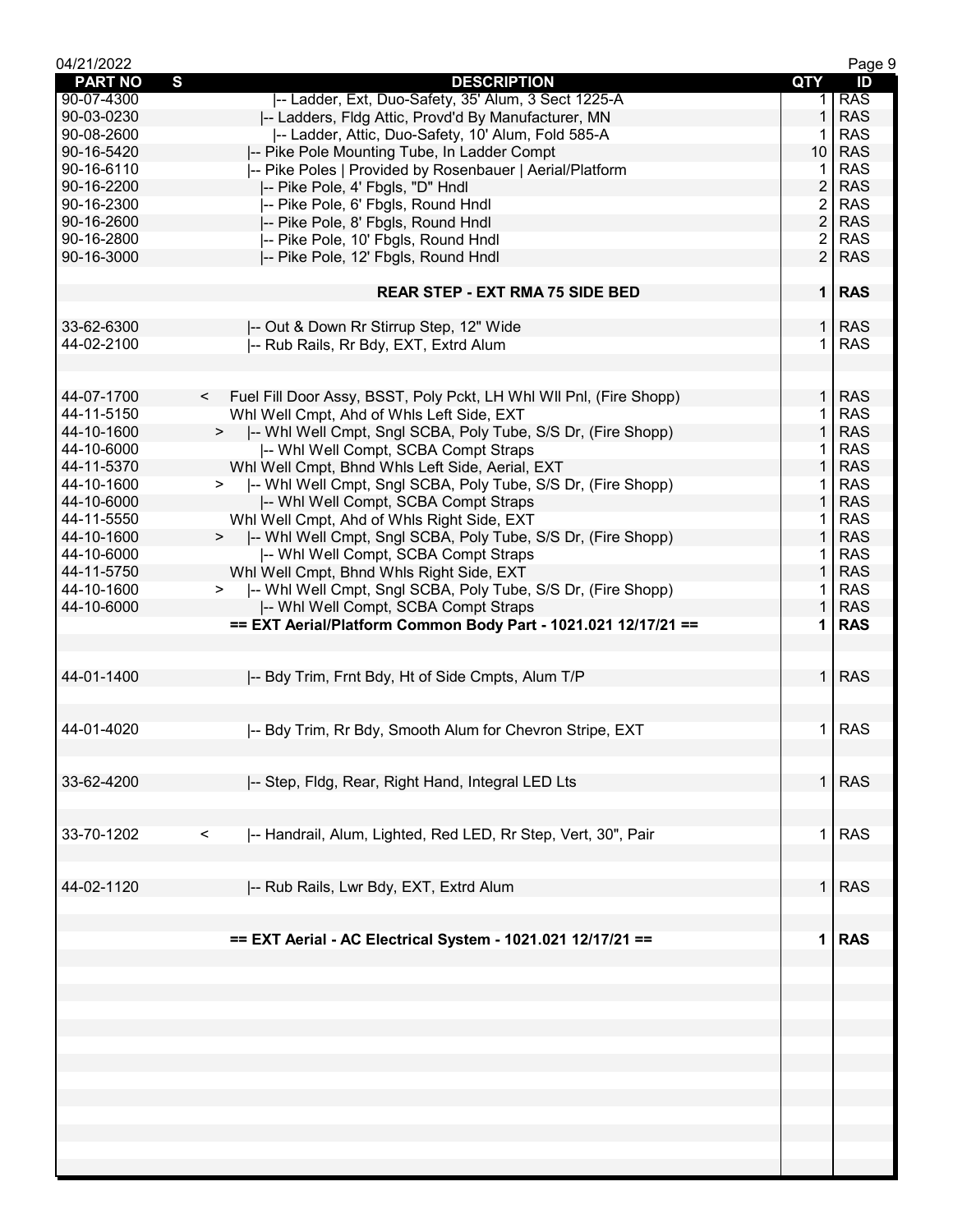| 04/21/2022                     |                                                                                                                        |                   | Page 10                  |
|--------------------------------|------------------------------------------------------------------------------------------------------------------------|-------------------|--------------------------|
| $\mathbf{s}$<br><b>PART NO</b> | <b>DESCRIPTION</b>                                                                                                     | <b>QTY</b>        | ID                       |
|                                |                                                                                                                        |                   |                          |
|                                | == EXT Aerial - Equipment Systems - 1021.021 12/17/21 ==                                                               |                   | $1$ RAS                  |
|                                |                                                                                                                        |                   |                          |
|                                |                                                                                                                        |                   |                          |
|                                |                                                                                                                        |                   |                          |
|                                |                                                                                                                        |                   |                          |
|                                |                                                                                                                        |                   |                          |
|                                |                                                                                                                        |                   |                          |
|                                |                                                                                                                        |                   |                          |
|                                |                                                                                                                        |                   |                          |
|                                |                                                                                                                        |                   |                          |
|                                |                                                                                                                        |                   |                          |
|                                |                                                                                                                        |                   |                          |
|                                |                                                                                                                        |                   |                          |
|                                |                                                                                                                        |                   |                          |
|                                |                                                                                                                        |                   |                          |
|                                |                                                                                                                        |                   |                          |
|                                |                                                                                                                        |                   |                          |
|                                | == EXT SA Aerial - Pnt/Ltr/Str - 1021.021 12/17/21 ==                                                                  |                   | $1$ RAS                  |
|                                |                                                                                                                        |                   |                          |
|                                |                                                                                                                        |                   |                          |
| 80-22-2106                     | Bdy Paint, Aerial, Sngl Color, EXT<br>$\lt$                                                                            | $\mathbf 1$       | <b>RAS</b>               |
| 80-32-1250                     | Compt Finish, DA Sanded, Up to 8 Cmpts, EXT                                                                            | 1                 | <b>RAS</b>               |
| 80-40-1250                     | Whl Finish, By Chassis Manufacturer                                                                                    | $\mathbf{1}$      | <b>RAS</b>               |
| 80-42-1500                     | Bdy Paint, Touch Up, 2 oz. Bttl, One Color                                                                             |                   | <b>RAS</b>               |
| 80-43-2995                     | >  -- Blacked Out Items- Line-X/Paint                                                                                  | $\mathbf{1}$      | <b>RAS</b>               |
|                                |                                                                                                                        |                   |                          |
| 80-44-1400                     | Undercoating, Bdy, Sngl Axle                                                                                           | $\mathbf{1}$      | <b>RAS</b>               |
|                                |                                                                                                                        |                   |                          |
| 80-50-1700                     | Lettering, 4" Mylar Gold Leaf, 50 Letters                                                                              | 1.                | <b>RAS</b>               |
| 80-50-5110                     | > Aerial Cylinder Panels, Pntd, EXT                                                                                    | 1                 | <b>RAS</b>               |
| 80-50-5140                     | -- Aerial Cylinder Panels, Pntd Lower Job Color, EXT                                                                   | 1                 | <b>RAS</b>               |
| 80-70-1300                     | Stripe, Sngl Reflective, 4", Straight Design                                                                           | 1<br>$\mathbf{1}$ | <b>RAS</b>               |
| 80-75-1600<br>80-72-1100       | -- Reflective Stripe Material, White<br>Stripe, Reflective 3M, Chevron Pattern Entire Rr Red/Yellow                    | 1                 | <b>RAS</b><br><b>RAS</b> |
| 80-72-1400                     |                                                                                                                        | 1                 | <b>RAS</b>               |
| 80-72-1799                     | Stripe, Reflective, Aerial Outriggers, Both Sides of Ea White                                                          |                   | <b>RAS</b>               |
|                                | === NO Rear Roll-Up Door Chevron Striping - Pick to Select ===<br>==== No Interior Door Reflective Chevron ===         | 1<br>$\mathbf{1}$ | <b>RAS</b>               |
| 80-72-1998<br>80-79-0999       |                                                                                                                        | 1                 | <b>RAS</b>               |
| 80-79-1000                     | == No NFPA Standing / Walking Surfaces Yellow Safety Tape                                                              |                   | <b>RAS</b>               |
| 80-80-1200                     | NFPA Standing / Walking Surfaces Yellow Safety Tape (NFPA 15.7.1.6)<br>Labels, Aerial Ladder Identification and Safety |                   | <b>RAS</b>               |
|                                | == EXT Aerial - Loose Equipment - 1021.021 12/17/21 ==                                                                 | $\mathbf 1$       | <b>RAS</b>               |
|                                |                                                                                                                        |                   |                          |
|                                |                                                                                                                        |                   |                          |
|                                |                                                                                                                        |                   |                          |
|                                |                                                                                                                        |                   |                          |
| 90-01-5900                     | Whl Chocks Pair Zico #SAC-44 Fldg w/ Mts                                                                               |                   | <b>RAS</b>               |
|                                |                                                                                                                        |                   |                          |
|                                |                                                                                                                        |                   |                          |
|                                |                                                                                                                        |                   |                          |
|                                |                                                                                                                        |                   |                          |
|                                |                                                                                                                        |                   |                          |
|                                |                                                                                                                        |                   |                          |
|                                |                                                                                                                        |                   |                          |
|                                |                                                                                                                        |                   |                          |
|                                |                                                                                                                        |                   |                          |
|                                |                                                                                                                        |                   |                          |
|                                |                                                                                                                        |                   |                          |
|                                |                                                                                                                        |                   |                          |
|                                |                                                                                                                        |                   |                          |
|                                |                                                                                                                        |                   |                          |
|                                |                                                                                                                        |                   |                          |